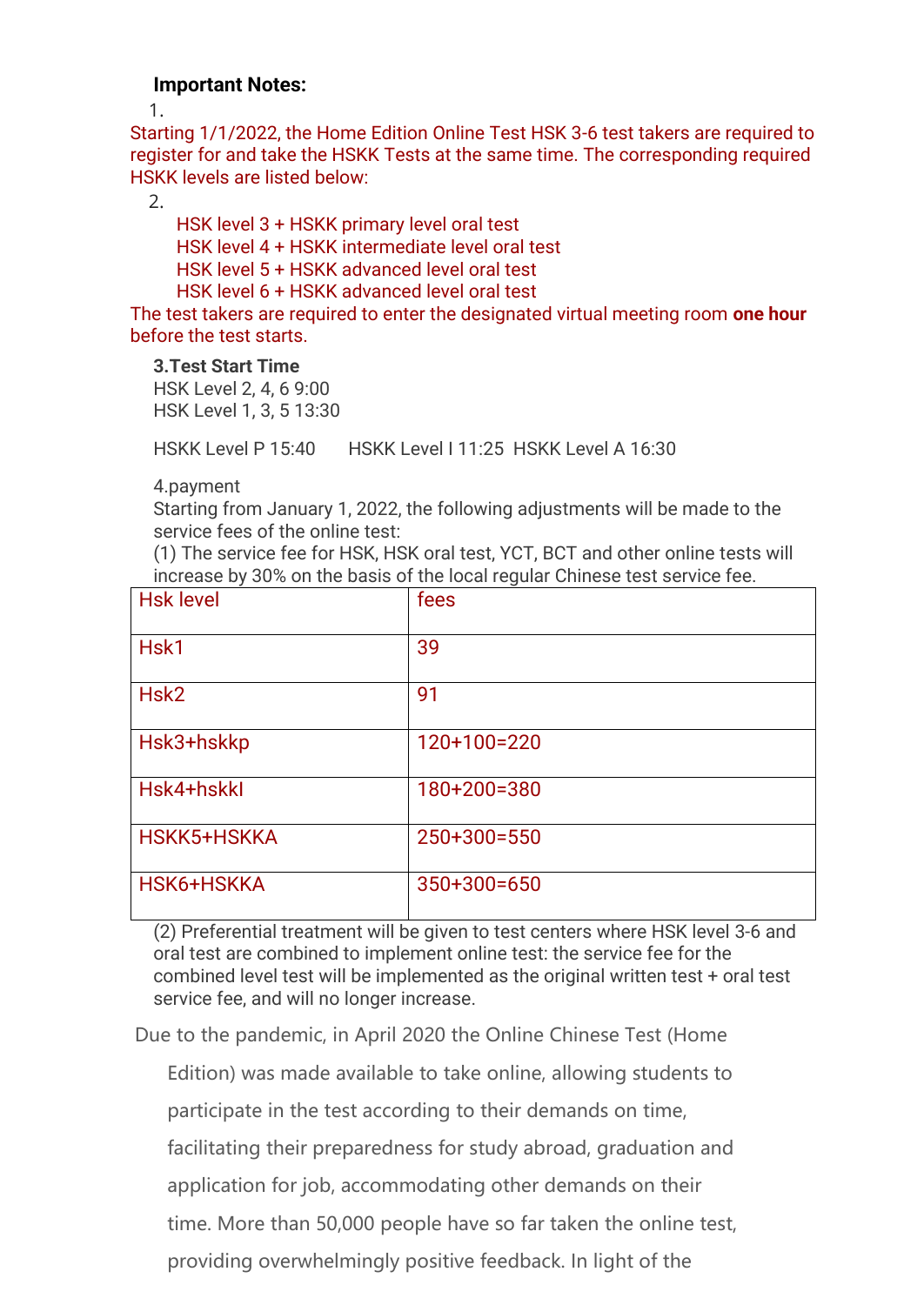epidemic overseas, it has been decided to set up online test at home for foreign countries on **June25** to meet the test demands overseas. The essential information regarding the online test is as follows:

### (Test information,**Please read closely to ensure you are meeting all the [requirements](https://drive.google.com/file/d/1-J5PaXuuuHXB-GylR0mXPE3JNtIioDyD/view?usp=sharing) before registration.**)

### **1. Test takers of the online test**

Test takers should reside in countries where on-site HSK, HSKK have not yet resumed.

#### **2. Registration requirements**

#### **Before registration, please make sure that your system and environment meet the test requirements.**

The test takers are required to prepare a computer and a mobile phone/tablet. The computer will be used to type the answers and the mobile phone/tablet will be used to invigilate the test.

1. A computer running Windows 7/10.

(1) Mac OS operating systems are not supported, and Mac computers/laptops are not recommended.

- (2) Screen resolution should be 1366\*768 or above.
- (3) High-definition PC camera (built-in or external; 300,000 pixels or above); the room should be well lit to ensure clear images.
- (4) The device should be equipped with wired earphone, which the sound is clear and the sound insulation effect is good. For HSK speaking test, the earphone should be equipped with a microphone with clear sound playing, good sound insulation and reception effect.

Note: The test itself cannot be conducted on mobile devices such as mobile phones, tablets, etc. Bluetooth devices, external USB storage devices, such as USB drives and wireless receivers, are not allowed during the test.

3. Mobile phone with camera: ZOOM should be downloaded onto the phone as directed by the test center.

(1) The test taker should enter the designated meeting room one hour before the test starts, placing the mobile phone one meter behind them and slightly to the left or the right, so that the invigilator can see both the computer screen and the test taker.

(2) The invigilator will undertake a 360-degree inspection of the test environment through the invigilating software.

(3) The test taker should switch the mobile devices on flight mode with WiFi connected. (4) The mobile phone should be fully charged to ensure normal operation for the full duration of the test.

**3.**Network bandwidth should be 20M and speed 150KB/s or above. During the test, please close other unrelated applications and use the direct connection network to enter the test.